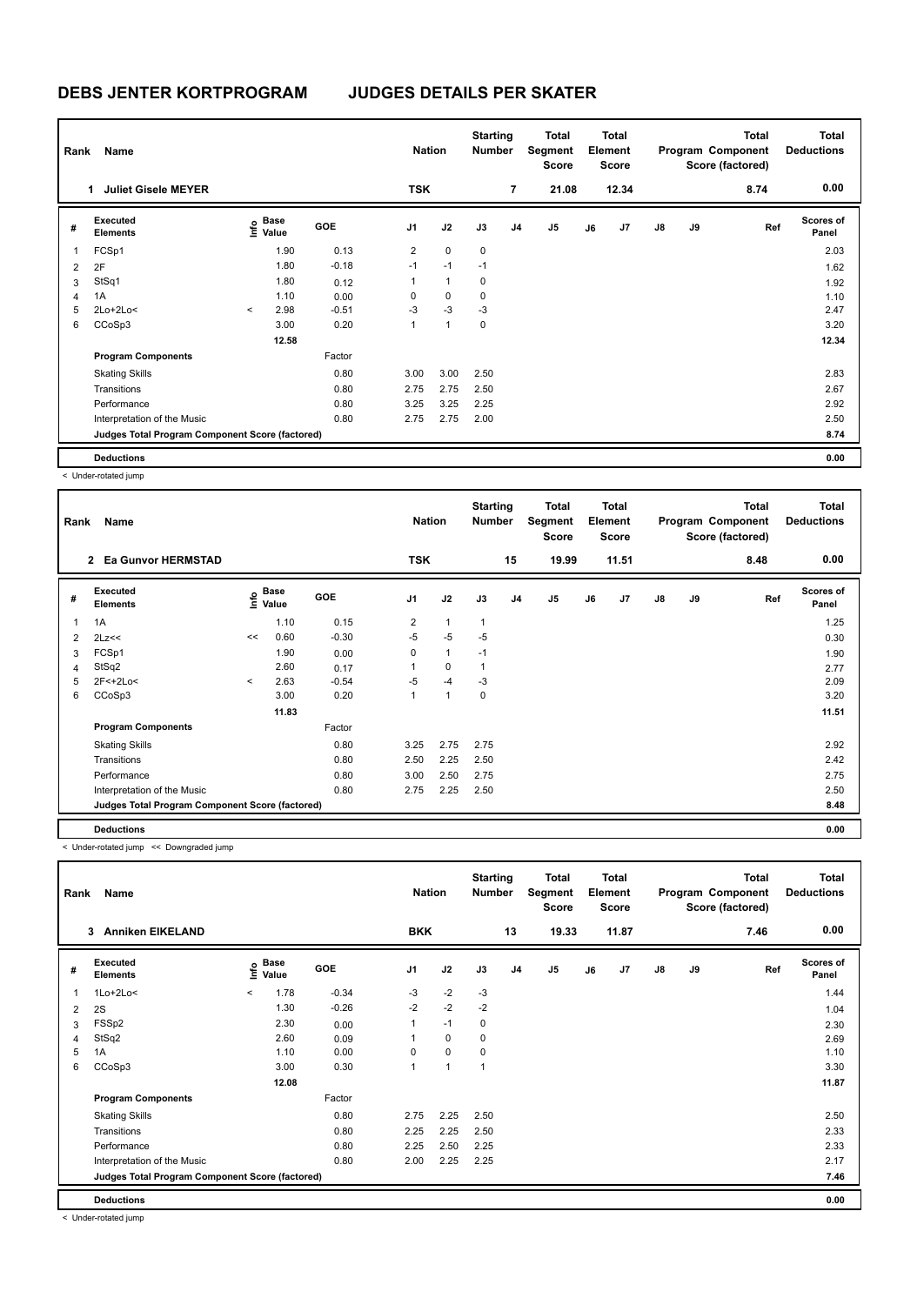| Rank | Name                                            |                   |            | <b>Nation</b>  |              | <b>Starting</b><br><b>Number</b> |                | <b>Total</b><br>Segment<br><b>Score</b> |    | <b>Total</b><br>Element<br><b>Score</b> |               |    | <b>Total</b><br>Program Component<br>Score (factored) | <b>Total</b><br><b>Deductions</b> |
|------|-------------------------------------------------|-------------------|------------|----------------|--------------|----------------------------------|----------------|-----------------------------------------|----|-----------------------------------------|---------------|----|-------------------------------------------------------|-----------------------------------|
|      | 4 Elvi ANDREASSEN                               |                   |            | <b>AKK</b>     |              |                                  | 3              | 19.00                                   |    | 10.66                                   |               |    | 8.34                                                  | 0.00                              |
| #    | Executed<br><b>Elements</b>                     | e Base<br>E Value | <b>GOE</b> | J <sub>1</sub> | J2           | J3                               | J <sub>4</sub> | J <sub>5</sub>                          | J6 | J7                                      | $\mathsf{J}8$ | J9 | Ref                                                   | <b>Scores of</b><br>Panel         |
| 1    | 2Lz                                             | 2.10              | $-0.63$    | $-3$           | $-3$         | $-3$                             |                |                                         |    |                                         |               |    |                                                       | 1.47                              |
| 2    | $2S+2Lo$                                        | 3.00              | $-0.06$    | 0              | $-1$         | 0                                |                |                                         |    |                                         |               |    |                                                       | 2.94                              |
| 3    | FSSp1                                           | 2.00              | $-0.40$    | $-2$           | $-2$         | $-2$                             |                |                                         |    |                                         |               |    |                                                       | 1.60                              |
| 4    | StSqB                                           | 1.50              | 0.00       | 1              | $-1$         | 0                                |                |                                         |    |                                         |               |    |                                                       | 1.50                              |
| 5    | 1A                                              | 1.10              | 0.04       | 0              | $\mathbf{1}$ | 0                                |                |                                         |    |                                         |               |    |                                                       | 1.14                              |
| 6    | CCoSp2V                                         | 1.88              | 0.13       | 1              | $\mathbf 0$  | 1                                |                |                                         |    |                                         |               |    |                                                       | 2.01                              |
|      |                                                 | 11.58             |            |                |              |                                  |                |                                         |    |                                         |               |    |                                                       | 10.66                             |
|      | <b>Program Components</b>                       |                   | Factor     |                |              |                                  |                |                                         |    |                                         |               |    |                                                       |                                   |
|      | <b>Skating Skills</b>                           |                   | 0.80       | 2.75           | 2.75         | 2.50                             |                |                                         |    |                                         |               |    |                                                       | 2.67                              |
|      | Transitions                                     |                   | 0.80       | 2.50           | 2.50         | 2.50                             |                |                                         |    |                                         |               |    |                                                       | 2.50                              |
|      | Performance                                     |                   | 0.80       | 2.50           | 3.00         | 3.00                             |                |                                         |    |                                         |               |    |                                                       | 2.83                              |
|      | Interpretation of the Music                     |                   | 0.80       | 2.25           | 2.75         | 2.25                             |                |                                         |    |                                         |               |    |                                                       | 2.42                              |
|      | Judges Total Program Component Score (factored) |                   |            |                |              |                                  |                |                                         |    |                                         |               |    |                                                       | 8.34                              |
|      | <b>Deductions</b>                               |                   |            |                |              |                                  |                |                                         |    |                                         |               |    |                                                       | 0.00                              |

| Rank           | Name                                            |   |                           |            | <b>Nation</b>  |             | <b>Starting</b><br><b>Number</b> |                | <b>Total</b><br>Segment<br><b>Score</b> |    | Total<br>Element<br><b>Score</b> |               |    | <b>Total</b><br>Program Component<br>Score (factored) | Total<br><b>Deductions</b> |
|----------------|-------------------------------------------------|---|---------------------------|------------|----------------|-------------|----------------------------------|----------------|-----------------------------------------|----|----------------------------------|---------------|----|-------------------------------------------------------|----------------------------|
|                | <b>Anna Birgitte ULVEN</b><br>5                 |   |                           |            | <b>BSK</b>     |             |                                  | 28             | 18.55                                   |    | 11.15                            |               |    | 7.40                                                  | 0.00                       |
| #              | Executed<br><b>Elements</b>                     |   | Base<br>e Base<br>⊆ Value | <b>GOE</b> | J <sub>1</sub> | J2          | J3                               | J <sub>4</sub> | J <sub>5</sub>                          | J6 | J7                               | $\mathsf{J}8$ | J9 | Ref                                                   | <b>Scores of</b><br>Panel  |
| 1              | StSqB                                           |   | 1.50                      | $-0.05$    | 0              | $-1$        | 0                                |                |                                         |    |                                  |               |    |                                                       | 1.45                       |
| $\overline{2}$ | 2Lze                                            | e | 1.58                      | $-0.42$    | $-1$           | $-3$        | $-4$                             |                |                                         |    |                                  |               |    |                                                       | 1.16                       |
| 3              | FCSp1                                           |   | 1.90                      | 0.00       | 0              | $\mathbf 0$ | 0                                |                |                                         |    |                                  |               |    |                                                       | 1.90                       |
| $\overline{4}$ | $2F+2T$                                         |   | 3.10                      | $-0.24$    | $-1$           | $-2$        | $-1$                             |                |                                         |    |                                  |               |    |                                                       | 2.86                       |
| 5              | CCoSp3                                          |   | 3.00                      | $-0.10$    | 0              | 0           | $-1$                             |                |                                         |    |                                  |               |    |                                                       | 2.90                       |
| 6              | 1A                                              |   | 1.10                      | $-0.22$    | $-2$           | $-2$        | $-2$                             |                |                                         |    |                                  |               |    |                                                       | 0.88                       |
|                |                                                 |   | 12.18                     |            |                |             |                                  |                |                                         |    |                                  |               |    |                                                       | 11.15                      |
|                | <b>Program Components</b>                       |   |                           | Factor     |                |             |                                  |                |                                         |    |                                  |               |    |                                                       |                            |
|                | <b>Skating Skills</b>                           |   |                           | 0.80       | 2.50           | 2.25        | 2.25                             |                |                                         |    |                                  |               |    |                                                       | 2.33                       |
|                | Transitions                                     |   |                           | 0.80       | 2.25           | 2.25        | 2.00                             |                |                                         |    |                                  |               |    |                                                       | 2.17                       |
|                | Performance                                     |   |                           | 0.80       | 2.25           | 2.50        | 2.50                             |                |                                         |    |                                  |               |    |                                                       | 2.42                       |
|                | Interpretation of the Music                     |   |                           | 0.80       | 2.00           | 2.50        | 2.50                             |                |                                         |    |                                  |               |    |                                                       | 2.33                       |
|                | Judges Total Program Component Score (factored) |   |                           |            |                |             |                                  |                |                                         |    |                                  |               |    |                                                       | 7.40                       |
|                | <b>Deductions</b>                               |   |                           |            |                |             |                                  |                |                                         |    |                                  |               |    |                                                       | 0.00                       |

e Wrong edge

| Rank           | Name                                            |                                         |            | <b>Nation</b>  |              | <b>Starting</b><br><b>Number</b> |                | Total<br>Segment<br><b>Score</b> |    | <b>Total</b><br>Element<br><b>Score</b> |    |    | Total<br>Program Component<br>Score (factored) | Total<br><b>Deductions</b> |
|----------------|-------------------------------------------------|-----------------------------------------|------------|----------------|--------------|----------------------------------|----------------|----------------------------------|----|-----------------------------------------|----|----|------------------------------------------------|----------------------------|
|                | <b>Marthe Garnaas BERGUM</b><br>6               |                                         |            | <b>MKK</b>     |              |                                  | 26             | 18.51                            |    | 11.13                                   |    |    | 7.38                                           | 0.00                       |
| #              | <b>Executed</b><br><b>Elements</b>              | $\mathbf{e}$ Base<br>$\mathbf{e}$ Value | <b>GOE</b> | J <sub>1</sub> | J2           | J3                               | J <sub>4</sub> | J5                               | J6 | J <sub>7</sub>                          | J8 | J9 | Ref                                            | Scores of<br>Panel         |
| 1              | $2S+2Lo$                                        | 3.00                                    | $-0.11$    | 0              | $-1$         | $-1$                             |                |                                  |    |                                         |    |    |                                                | 2.89                       |
| $\overline{2}$ | 2F                                              | 1.80                                    | $-0.18$    | $-1$           | $-1$         | $-1$                             |                |                                  |    |                                         |    |    |                                                | 1.62                       |
| 3              | StSqB                                           | 1.50                                    | $-0.05$    | $-1$           | 0            | 0                                |                |                                  |    |                                         |    |    |                                                | 1.45                       |
| 4              | CCoSp2                                          | 2.50                                    | 0.08       | 0              | $\mathbf{1}$ | 0                                |                |                                  |    |                                         |    |    |                                                | 2.58                       |
| 5              | 1A                                              | 1.10                                    | 0.00       | 0              | 0            | 0                                |                |                                  |    |                                         |    |    |                                                | 1.10                       |
| 6              | FCSpB                                           | 1.60                                    | $-0.11$    | 0              | $-1$         | $-1$                             |                |                                  |    |                                         |    |    |                                                | 1.49                       |
|                |                                                 | 11.50                                   |            |                |              |                                  |                |                                  |    |                                         |    |    |                                                | 11.13                      |
|                | <b>Program Components</b>                       |                                         | Factor     |                |              |                                  |                |                                  |    |                                         |    |    |                                                |                            |
|                | <b>Skating Skills</b>                           |                                         | 0.80       | 2.25           | 2.25         | 2.25                             |                |                                  |    |                                         |    |    |                                                | 2.25                       |
|                | Transitions                                     |                                         | 0.80       | 2.00           | 2.25         | 2.00                             |                |                                  |    |                                         |    |    |                                                | 2.08                       |
|                | Performance                                     |                                         | 0.80       | 2.25           | 2.50         | 2.25                             |                |                                  |    |                                         |    |    |                                                | 2.33                       |
|                | Interpretation of the Music                     |                                         | 0.80       | 2.50           | 2.50         | 2.75                             |                |                                  |    |                                         |    |    |                                                | 2.58                       |
|                | Judges Total Program Component Score (factored) |                                         |            |                |              |                                  |                |                                  |    |                                         |    |    |                                                | 7.38                       |
|                | <b>Deductions</b>                               |                                         |            |                |              |                                  |                |                                  |    |                                         |    |    |                                                | 0.00                       |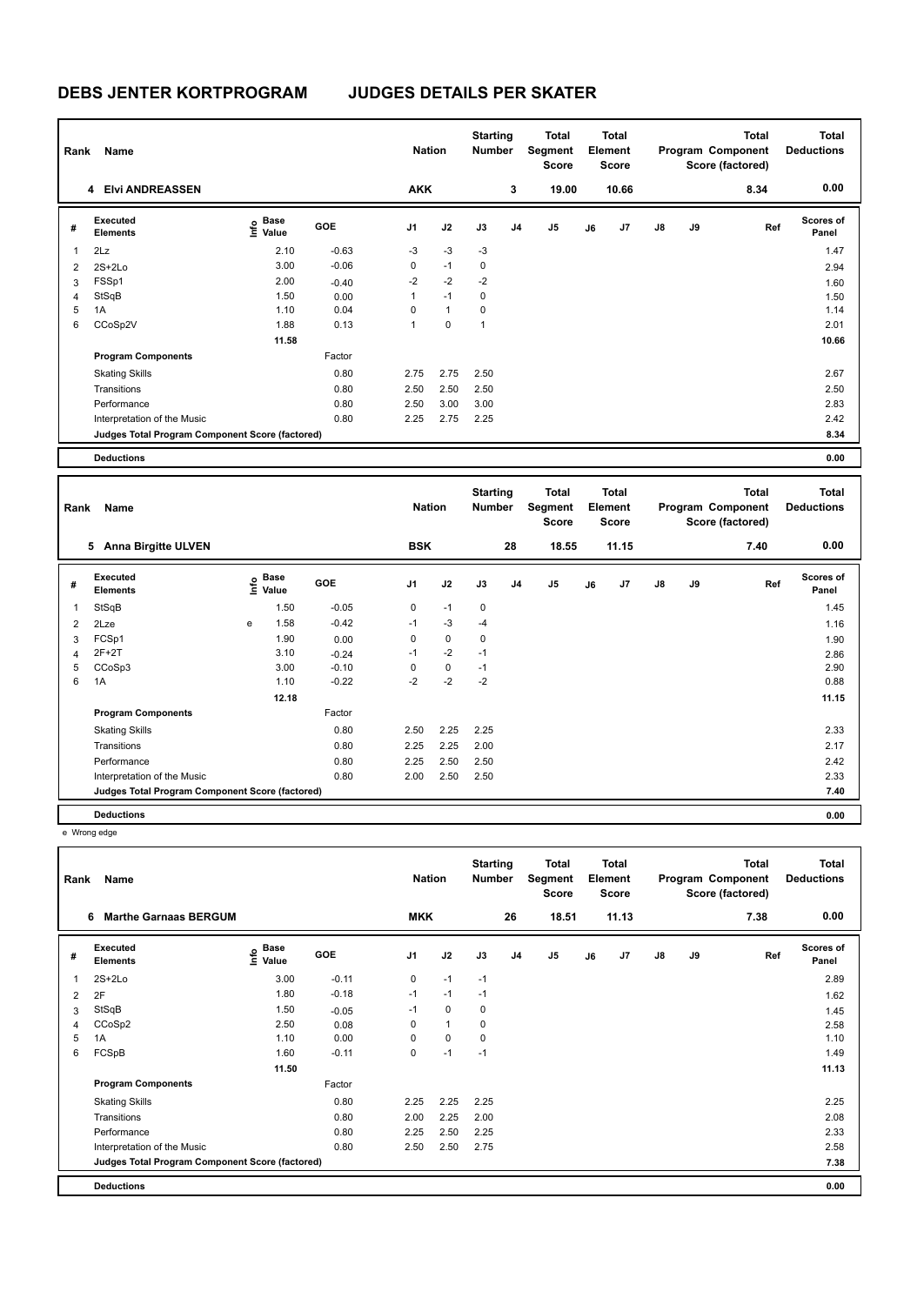| Rank | Name                                            |                                    |         | <b>Nation</b>  |             | <b>Starting</b><br><b>Number</b> |                | Total<br>Segment<br><b>Score</b> |    | <b>Total</b><br>Element<br><b>Score</b> |               |    | <b>Total</b><br>Program Component<br>Score (factored) | Total<br><b>Deductions</b> |
|------|-------------------------------------------------|------------------------------------|---------|----------------|-------------|----------------------------------|----------------|----------------------------------|----|-----------------------------------------|---------------|----|-------------------------------------------------------|----------------------------|
|      | <b>Pernille PRAN</b><br>7                       |                                    |         | <b>OSK</b>     |             |                                  | 11             | 18.36                            |    | 11.36                                   |               |    | 7.00                                                  | 0.00                       |
| #    | Executed<br><b>Elements</b>                     | <b>Base</b><br>$\frac{6}{5}$ Value | GOE     | J <sub>1</sub> | J2          | J3                               | J <sub>4</sub> | J <sub>5</sub>                   | J6 | J7                                      | $\mathsf{J}8$ | J9 | Ref                                                   | <b>Scores of</b><br>Panel  |
| 1    | 2Lo+2Lo                                         | 3.40                               | $-0.40$ | $-2$           | $-3$        | $-2$                             |                |                                  |    |                                         |               |    |                                                       | 3.00                       |
| 2    | 2S                                              | 1.30                               | $-0.13$ | $-1$           | $-1$        | $-1$                             |                |                                  |    |                                         |               |    |                                                       | 1.17                       |
| 3    | CCoSp2                                          | 2.50                               | 0.08    | 1              | $\mathbf 0$ | 0                                |                |                                  |    |                                         |               |    |                                                       | 2.58                       |
| 4    | StSq1                                           | 1.80                               | 0.00    | 0              | $\mathbf 0$ | 0                                |                |                                  |    |                                         |               |    |                                                       | 1.80                       |
| 5    | 1A                                              | 1.10                               | 0.00    | 0              | $\mathbf 0$ | 0                                |                |                                  |    |                                         |               |    |                                                       | 1.10                       |
| 6    | FCSp1                                           | 1.90                               | $-0.19$ | $-1$           | $-1$        | $-1$                             |                |                                  |    |                                         |               |    |                                                       | 1.71                       |
|      |                                                 | 12.00                              |         |                |             |                                  |                |                                  |    |                                         |               |    |                                                       | 11.36                      |
|      | <b>Program Components</b>                       |                                    | Factor  |                |             |                                  |                |                                  |    |                                         |               |    |                                                       |                            |
|      | <b>Skating Skills</b>                           |                                    | 0.80    | 2.50           | 2.50        | 2.00                             |                |                                  |    |                                         |               |    |                                                       | 2.33                       |
|      | Transitions                                     |                                    | 0.80    | 2.50           | 2.25        | 2.00                             |                |                                  |    |                                         |               |    |                                                       | 2.25                       |
|      | Performance                                     |                                    | 0.80    | 2.25           | 2.25        | 2.25                             |                |                                  |    |                                         |               |    |                                                       | 2.25                       |
|      | Interpretation of the Music                     |                                    | 0.80    | 2.00           | 1.75        | 2.00                             |                |                                  |    |                                         |               |    |                                                       | 1.92                       |
|      | Judges Total Program Component Score (factored) |                                    |         |                |             |                                  |                |                                  |    |                                         |               |    |                                                       | 7.00                       |
|      | <b>Deductions</b>                               |                                    |         |                |             |                                  |                |                                  |    |                                         |               |    |                                                       | 0.00                       |

| Rank | Name                                            |         |                      |         |                | <b>Nation</b>  | <b>Starting</b><br><b>Number</b> |                | Total<br>Segment<br><b>Score</b> |    | <b>Total</b><br>Element<br><b>Score</b> |               |    | <b>Total</b><br>Program Component<br>Score (factored) | Total<br><b>Deductions</b> |
|------|-------------------------------------------------|---------|----------------------|---------|----------------|----------------|----------------------------------|----------------|----------------------------------|----|-----------------------------------------|---------------|----|-------------------------------------------------------|----------------------------|
|      | Juni Marie Filseth HAAVIND<br>8                 |         |                      |         | <b>IKK</b>     |                |                                  | 14             | 17.65                            |    | 9.35                                    |               |    | 8.80                                                  | 0.50                       |
| #    | Executed<br><b>Elements</b>                     | lnfo    | <b>Base</b><br>Value | GOE     | J <sub>1</sub> | J2             | J3                               | J <sub>4</sub> | J5                               | J6 | J <sub>7</sub>                          | $\mathsf{J}8$ | J9 | Ref                                                   | <b>Scores of</b><br>Panel  |
| 1    | 2Lo<+COMBO                                      | $\prec$ | 1.28                 | $-0.64$ | $-5$           | $-5$           | $-5$                             |                |                                  |    |                                         |               |    |                                                       | 0.64                       |
| 2    | 2S                                              |         | 1.30                 | $-0.39$ | $-5$           | $-3$           | $-1$                             |                |                                  |    |                                         |               |    |                                                       | 0.91                       |
| 3    | FSSp2                                           |         | 2.30                 | $-0.15$ | 0              | $\mathbf 0$    | $-2$                             |                |                                  |    |                                         |               |    |                                                       | 2.15                       |
| 4    | 1A                                              |         | 1.10                 | 0.00    | 0              | $\mathbf 0$    | 0                                |                |                                  |    |                                         |               |    |                                                       | 1.10                       |
| 5    | CCoSp3                                          |         | 3.00                 | $-0.10$ | $-1$           | 1              | $-1$                             |                |                                  |    |                                         |               |    |                                                       | 2.90                       |
| 6    | StSqB                                           |         | 1.50                 | 0.15    | 1              | $\overline{1}$ | $\mathbf{1}$                     |                |                                  |    |                                         |               |    |                                                       | 1.65                       |
|      |                                                 |         | 10.48                |         |                |                |                                  |                |                                  |    |                                         |               |    |                                                       | 9.35                       |
|      | <b>Program Components</b>                       |         |                      | Factor  |                |                |                                  |                |                                  |    |                                         |               |    |                                                       |                            |
|      | <b>Skating Skills</b>                           |         |                      | 0.80    | 3.00           | 3.00           | 2.75                             |                |                                  |    |                                         |               |    |                                                       | 2.92                       |
|      | Transitions                                     |         |                      | 0.80    | 2.50           | 2.75           | 2.50                             |                |                                  |    |                                         |               |    |                                                       | 2.58                       |
|      | Performance                                     |         |                      | 0.80    | 2.75           | 3.00           | 3.00                             |                |                                  |    |                                         |               |    |                                                       | 2.92                       |
|      | Interpretation of the Music                     |         |                      | 0.80    | 2.50           | 2.50           | 2.75                             |                |                                  |    |                                         |               |    |                                                       | 2.58                       |
|      | Judges Total Program Component Score (factored) |         |                      |         |                |                |                                  |                |                                  |    |                                         |               |    |                                                       | 8.80                       |
|      | <b>Deductions</b>                               |         | Falls:               | $-0.50$ |                |                |                                  |                |                                  |    |                                         |               |    |                                                       | $-0.50$                    |

< Under-rotated jump

| Rank           | Name                                            |    |                                  |            | <b>Nation</b>  |              | <b>Starting</b><br><b>Number</b> |                | Total<br>Segment<br><b>Score</b> |    | Total<br>Element<br><b>Score</b> |               |    | <b>Total</b><br>Program Component<br>Score (factored) | Total<br><b>Deductions</b> |
|----------------|-------------------------------------------------|----|----------------------------------|------------|----------------|--------------|----------------------------------|----------------|----------------------------------|----|----------------------------------|---------------|----|-------------------------------------------------------|----------------------------|
|                | <b>Victoria BRUTEIG</b><br>9                    |    |                                  |            | <b>BSK</b>     |              |                                  | $\mathbf{2}$   | 17.24                            |    | 9.92                             |               |    | 7.32                                                  | 0.00                       |
| #              | Executed<br><b>Elements</b>                     |    | <b>Base</b><br>e Base<br>E Value | <b>GOE</b> | J <sub>1</sub> | J2           | J3                               | J <sub>4</sub> | J <sub>5</sub>                   | J6 | J7                               | $\mathsf{J}8$ | J9 | Ref                                                   | <b>Scores of</b><br>Panel  |
| 1              | FCSp1                                           |    | 1.90                             | 0.13       | 1              | $\mathbf{1}$ | $\mathbf 0$                      |                |                                  |    |                                  |               |    |                                                       | 2.03                       |
| $\overline{2}$ | 2S                                              |    | 1.30                             | 0.00       | 0              | 0            | 0                                |                |                                  |    |                                  |               |    |                                                       | 1.30                       |
| 3              | StSq1                                           |    | 1.80                             | 0.00       | 0              | $\mathbf 0$  | 0                                |                |                                  |    |                                  |               |    |                                                       | 1.80                       |
| $\overline{4}$ | 2Lo+2Lo<<                                       | << | 2.20                             | $-0.62$    | $-3$           | $-4$         | $-4$                             |                |                                  |    |                                  |               |    |                                                       | 1.58                       |
| 5              | CCoSp2                                          |    | 2.50                             | $-0.17$    | $-1$           | $-1$         | 0                                |                |                                  |    |                                  |               |    |                                                       | 2.33                       |
| 6              | 1A                                              |    | 1.10                             | $-0.22$    | $-2$           | $-2$         | $-2$                             |                |                                  |    |                                  |               |    |                                                       | 0.88                       |
|                |                                                 |    | 10.80                            |            |                |              |                                  |                |                                  |    |                                  |               |    |                                                       | 9.92                       |
|                | <b>Program Components</b>                       |    |                                  | Factor     |                |              |                                  |                |                                  |    |                                  |               |    |                                                       |                            |
|                | <b>Skating Skills</b>                           |    |                                  | 0.80       | 2.50           | 2.50         | 2.25                             |                |                                  |    |                                  |               |    |                                                       | 2.42                       |
|                | Transitions                                     |    |                                  | 0.80       | 2.25           | 2.25         | 2.50                             |                |                                  |    |                                  |               |    |                                                       | 2.33                       |
|                | Performance                                     |    |                                  | 0.80       | 2.25           | 2.50         | 2.25                             |                |                                  |    |                                  |               |    |                                                       | 2.33                       |
|                | Interpretation of the Music                     |    |                                  | 0.80       | 1.75           | 2.50         | 2.00                             |                |                                  |    |                                  |               |    |                                                       | 2.08                       |
|                | Judges Total Program Component Score (factored) |    |                                  |            |                |              |                                  |                |                                  |    |                                  |               |    |                                                       | 7.32                       |
|                | <b>Deductions</b>                               |    |                                  |            |                |              |                                  |                |                                  |    |                                  |               |    |                                                       | 0.00                       |

<< Downgraded jump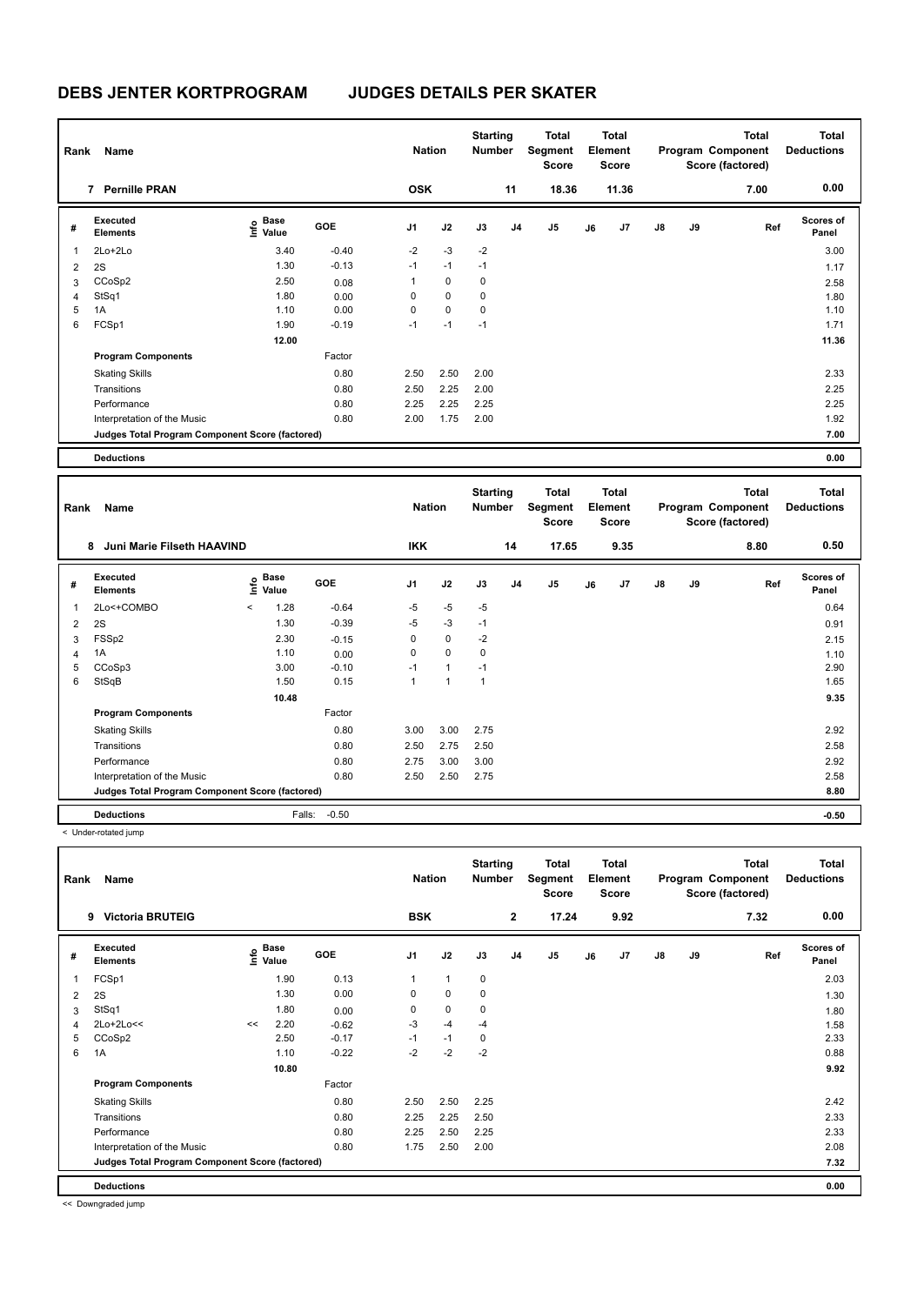| Rank | Name                                            |                                  |            | <b>Nation</b>  |             | <b>Starting</b><br><b>Number</b> |                | <b>Total</b><br>Segment<br>Score |    | Total<br>Element<br><b>Score</b> |               |    | <b>Total</b><br>Program Component<br>Score (factored) | <b>Total</b><br><b>Deductions</b> |
|------|-------------------------------------------------|----------------------------------|------------|----------------|-------------|----------------------------------|----------------|----------------------------------|----|----------------------------------|---------------|----|-------------------------------------------------------|-----------------------------------|
|      | <b>Ulla Emilie FOSSUM</b><br>10                 |                                  |            | <b>AKK</b>     |             |                                  | 29             | 17.20                            |    | 10.16                            |               |    | 7.54                                                  | 0.50                              |
| #    | Executed<br><b>Elements</b>                     | <b>Base</b><br>e Base<br>⊆ Value | <b>GOE</b> | J <sub>1</sub> | J2          | J3                               | J <sub>4</sub> | J <sub>5</sub>                   | J6 | J <sub>7</sub>                   | $\mathsf{J}8$ | J9 | Ref                                                   | <b>Scores of</b><br>Panel         |
| 1    | $2T+2T$                                         | 2.60                             | $-0.13$    | $-1$           | $-1$        | $-1$                             |                |                                  |    |                                  |               |    |                                                       | 2.47                              |
| 2    | 2Lo                                             | 1.70                             | $-0.06$    | 0              | $\mathbf 0$ | $-1$                             |                |                                  |    |                                  |               |    |                                                       | 1.64                              |
| 3    | FCSp1                                           | 1.90                             | $-0.25$    | $-1$           | $-2$        | $-1$                             |                |                                  |    |                                  |               |    |                                                       | 1.65                              |
| 4    | 1A                                              | 1.10                             | 0.00       | 0              | 0           | 0                                |                |                                  |    |                                  |               |    |                                                       | 1.10                              |
| 5    | StSqB                                           | 1.50                             | 0.00       | 0              | $\mathbf 0$ | 0                                |                |                                  |    |                                  |               |    |                                                       | 1.50                              |
| 6    | CCoSp3                                          | 3.00                             | $-1.20$    | $-4$           | $-4$        | $-4$                             |                |                                  |    |                                  |               |    |                                                       | 1.80                              |
|      |                                                 | 11.80                            |            |                |             |                                  |                |                                  |    |                                  |               |    |                                                       | 10.16                             |
|      | <b>Program Components</b>                       |                                  | Factor     |                |             |                                  |                |                                  |    |                                  |               |    |                                                       |                                   |
|      | <b>Skating Skills</b>                           |                                  | 0.80       | 2.50           | 2.50        | 2.25                             |                |                                  |    |                                  |               |    |                                                       | 2.42                              |
|      | Transitions                                     |                                  | 0.80       | 2.25           | 2.25        | 2.25                             |                |                                  |    |                                  |               |    |                                                       | 2.25                              |
|      | Performance                                     |                                  | 0.80       | 2.25           | 2.25        | 2.50                             |                |                                  |    |                                  |               |    |                                                       | 2.33                              |
|      | Interpretation of the Music                     |                                  | 0.80       | 2.00           | 2.50        | 2.75                             |                |                                  |    |                                  |               |    |                                                       | 2.42                              |
|      | Judges Total Program Component Score (factored) |                                  |            |                |             |                                  |                |                                  |    |                                  |               |    |                                                       | 7.54                              |
|      | <b>Deductions</b>                               | Falls:                           | $-0.50$    |                |             |                                  |                |                                  |    |                                  |               |    |                                                       | $-0.50$                           |

**Total Deductions Total Program Component Score (factored) Total Element Segment Score Total Score Starting Rank Name Number Number Number Number Number # Executed Elements Base Value GOE J1 J2 J3 J4 J5 J6 J7 J8 J9 Scores of Panel** 1 1.70 0.00 0 0 0 **Ref**  2Lo 1.70 **Info 11 Celina GRETLAND FKK 21 16.51 9.71 6.80 0.00** 2 1A 1.10 0.11 1 1 1 1 21  $3 \quad 2$ S+2T<  $\leq$  2.28  $-0.30$   $-2$   $-3$   $-2$ 4 CCoSp2 2.50 -0.25 -2 0 -1 2.25 5 StSqB 1.50 -0.10 -2 0 0 1.40 6 FCSpB 1.60 -0.43 -2 -3 -3 1.17  **10.68 9.71 Program Components**  Skating Skills 2.00 2.25 2.25 Factor 0.80 2.17 Transitions 0.80 1.75 2.00 2.25 2.00 Performance 0.80 2.00 2.25 2.00 2.08 Interpretation of the Music 0.80 2.00 2.25 2.50 2.25 **Deductions 0.00 Judges Total Program Component Score (factored) 6.80**

| Rank | Name                                            |                                    |            | <b>Nation</b>  |                | <b>Starting</b><br><b>Number</b> |                | <b>Total</b><br>Segment<br><b>Score</b> |    | <b>Total</b><br>Element<br><b>Score</b> |               |    | <b>Total</b><br>Program Component<br>Score (factored) | Total<br><b>Deductions</b> |
|------|-------------------------------------------------|------------------------------------|------------|----------------|----------------|----------------------------------|----------------|-----------------------------------------|----|-----------------------------------------|---------------|----|-------------------------------------------------------|----------------------------|
|      | Andrea SÆVIK<br>$12 \,$                         |                                    |            | <b>BSK</b>     |                |                                  | 24             | 16.36                                   |    | 10.52                                   |               |    | 6.84                                                  | 1.00                       |
| #    | Executed<br><b>Elements</b>                     | <b>Base</b><br>$\frac{6}{5}$ Value | <b>GOE</b> | J <sub>1</sub> | J2             | J3                               | J <sub>4</sub> | J5                                      | J6 | J <sub>7</sub>                          | $\mathsf{J}8$ | J9 | Ref                                                   | <b>Scores of</b><br>Panel  |
| 1    | 1A                                              | 1.10                               | 0.18       | $\overline{2}$ | $\overline{2}$ | $\mathbf{1}$                     |                |                                         |    |                                         |               |    |                                                       | 1.28                       |
| 2    | 2Lo+2Lo                                         | 3.40                               | $-0.85$    | $-5$           | $-5$           | $-5$                             |                |                                         |    |                                         |               |    |                                                       | 2.55                       |
| 3    | StSq1                                           | 1.80                               | $-0.06$    | 0              | $\mathbf 0$    | $-1$                             |                |                                         |    |                                         |               |    |                                                       | 1.74                       |
| 4    | FSSp1V                                          | 1.50                               | $-0.35$    | $-3$           | $-2$           | $-2$                             |                |                                         |    |                                         |               |    |                                                       | 1.15                       |
| 5    | 2F                                              | 1.80                               | $-0.90$    | $-5$           | $-5$           | $-5$                             |                |                                         |    |                                         |               |    |                                                       | 0.90                       |
| 6    | CCoSp3                                          | 3.00                               | $-0.10$    | 0              | 0              | $-1$                             |                |                                         |    |                                         |               |    |                                                       | 2.90                       |
|      |                                                 | 12.60                              |            |                |                |                                  |                |                                         |    |                                         |               |    |                                                       | 10.52                      |
|      | <b>Program Components</b>                       |                                    | Factor     |                |                |                                  |                |                                         |    |                                         |               |    |                                                       |                            |
|      | <b>Skating Skills</b>                           |                                    | 0.80       | 2.25           | 2.00           | 2.00                             |                |                                         |    |                                         |               |    |                                                       | 2.08                       |
|      | Transitions                                     |                                    | 0.80       | 2.25           | 2.00           | 2.00                             |                |                                         |    |                                         |               |    |                                                       | 2.08                       |
|      | Performance                                     |                                    | 0.80       | 2.25           | 2.50           | 2.25                             |                |                                         |    |                                         |               |    |                                                       | 2.33                       |
|      | Interpretation of the Music                     |                                    | 0.80       | 2.00           | 2.25           | 2.00                             |                |                                         |    |                                         |               |    |                                                       | 2.08                       |
|      | Judges Total Program Component Score (factored) |                                    |            |                |                |                                  |                |                                         |    |                                         |               |    |                                                       | 6.84                       |
|      | <b>Deductions</b>                               | Falls:                             | $-1.00$    |                |                |                                  |                |                                         |    |                                         |               |    |                                                       | $-1.00$                    |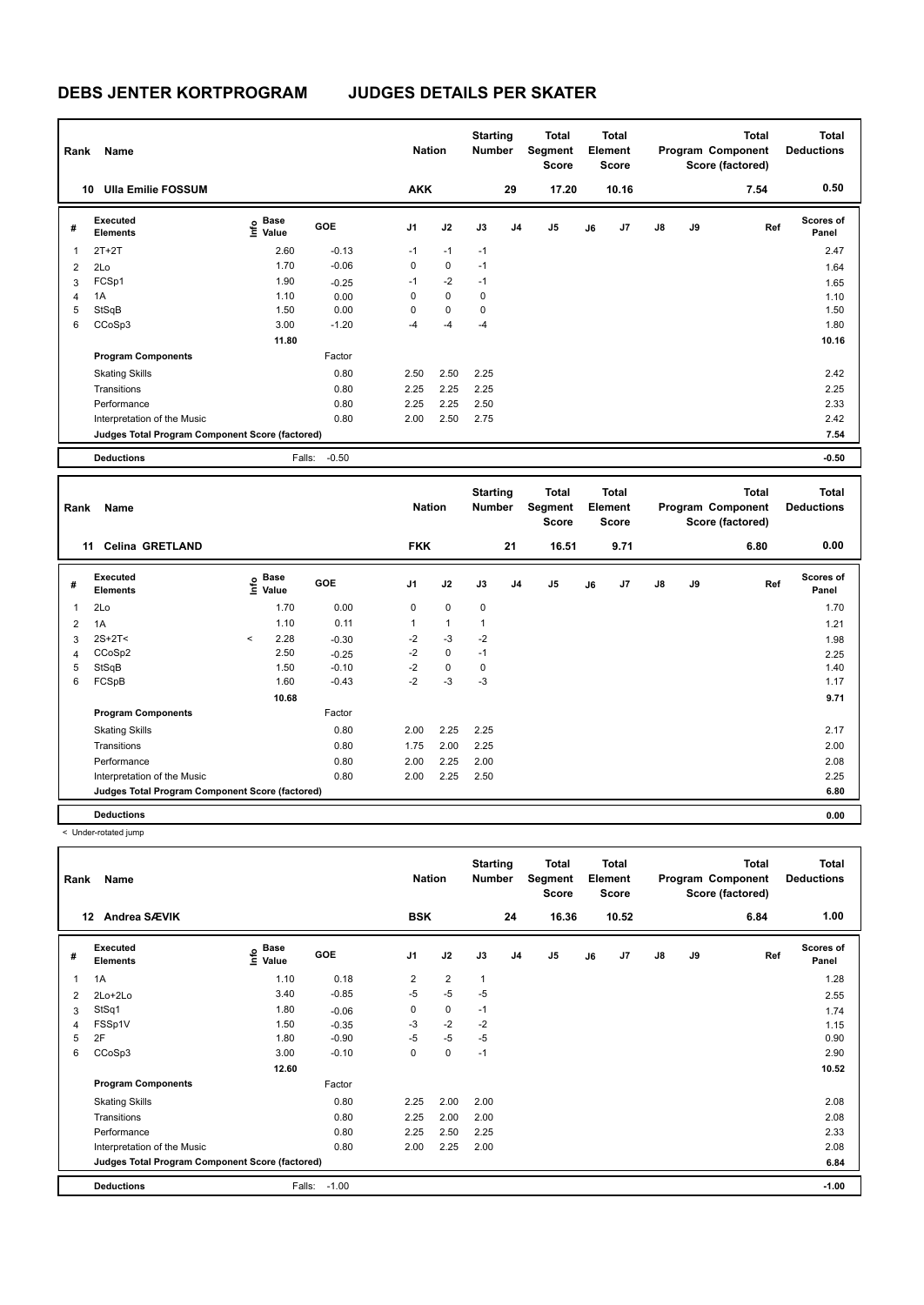| Rank | Name                                            |                                             |            | <b>Nation</b>  |      | <b>Starting</b><br><b>Number</b> |                | <b>Total</b><br>Segment<br><b>Score</b> |    | <b>Total</b><br>Element<br><b>Score</b> |               |    | <b>Total</b><br>Program Component<br>Score (factored) | <b>Total</b><br><b>Deductions</b> |
|------|-------------------------------------------------|---------------------------------------------|------------|----------------|------|----------------------------------|----------------|-----------------------------------------|----|-----------------------------------------|---------------|----|-------------------------------------------------------|-----------------------------------|
| 13   | Kaja ANDERSEN                                   |                                             |            | <b>FKK</b>     |      |                                  | 4              | 16.29                                   |    | 9.51                                    |               |    | 7.28                                                  | 0.50                              |
| #    | <b>Executed</b><br><b>Elements</b>              | <b>Base</b><br>e <sup>Base</sup><br>⊆ Value | <b>GOE</b> | J <sub>1</sub> | J2   | J3                               | J <sub>4</sub> | J5                                      | J6 | J7                                      | $\mathsf{J}8$ | J9 | Ref                                                   | <b>Scores of</b><br>Panel         |
| 1    | $2S+1Lo$                                        | 1.80                                        | $-0.04$    | $\mathbf 0$    | $-1$ | $\mathbf 0$                      |                |                                         |    |                                         |               |    |                                                       | 1.76                              |
| 2    | CCoSp2                                          | 2.50                                        | $-0.08$    | $-1$           | 0    | 0                                |                |                                         |    |                                         |               |    |                                                       | 2.42                              |
| 3    | 2T                                              | 1.30                                        | $-0.65$    | -5             | $-5$ | $-5$                             |                |                                         |    |                                         |               |    |                                                       | 0.65                              |
| 4    | StSqB                                           | 1.50                                        | $-0.10$    | 0              | $-1$ | $-1$                             |                |                                         |    |                                         |               |    |                                                       | 1.40                              |
| 5    | 1A                                              | 1.10                                        | $-0.04$    | 0              | $-1$ | 0                                |                |                                         |    |                                         |               |    |                                                       | 1.06                              |
| 6    | FSSp2                                           | 2.30                                        | $-0.08$    | 0              | 0    | $-1$                             |                |                                         |    |                                         |               |    |                                                       | 2.22                              |
|      |                                                 | 10.50                                       |            |                |      |                                  |                |                                         |    |                                         |               |    |                                                       | 9.51                              |
|      | <b>Program Components</b>                       |                                             | Factor     |                |      |                                  |                |                                         |    |                                         |               |    |                                                       |                                   |
|      | <b>Skating Skills</b>                           |                                             | 0.80       | 2.00           | 2.25 | 2.25                             |                |                                         |    |                                         |               |    |                                                       | 2.17                              |
|      | Transitions                                     |                                             | 0.80       | 1.75           | 2.00 | 2.00                             |                |                                         |    |                                         |               |    |                                                       | 1.92                              |
|      | Performance                                     |                                             | 0.80       | 2.25           | 2.50 | 2.75                             |                |                                         |    |                                         |               |    |                                                       | 2.50                              |
|      | Interpretation of the Music                     |                                             | 0.80       | 2.50           | 2.50 | 2.50                             |                |                                         |    |                                         |               |    |                                                       | 2.50                              |
|      | Judges Total Program Component Score (factored) |                                             |            |                |      |                                  |                |                                         |    |                                         |               |    |                                                       | 7.28                              |
|      | <b>Deductions</b>                               | Falls:                                      | $-0.50$    |                |      |                                  |                |                                         |    |                                         |               |    |                                                       | $-0.50$                           |

| Rank | Name                                            |         |                                  |            | <b>Nation</b>  |             | <b>Starting</b><br><b>Number</b> |    | <b>Total</b><br>Segment<br>Score |    | Total<br>Element<br><b>Score</b> |               |    | <b>Total</b><br>Program Component<br>Score (factored) | <b>Total</b><br><b>Deductions</b> |
|------|-------------------------------------------------|---------|----------------------------------|------------|----------------|-------------|----------------------------------|----|----------------------------------|----|----------------------------------|---------------|----|-------------------------------------------------------|-----------------------------------|
|      | <b>Constanse Dorothea STEEN HANSEN</b><br>14    |         |                                  |            | TΤ             |             |                                  | 10 | 16.25                            |    | 8.89                             |               |    | 7.86                                                  | 0.50                              |
| #    | Executed<br><b>Elements</b>                     |         | <b>Base</b><br>e Base<br>⊆ Value | <b>GOE</b> | J <sub>1</sub> | J2          | J3                               | J4 | J <sub>5</sub>                   | J6 | J <sub>7</sub>                   | $\mathsf{J}8$ | J9 | Ref                                                   | <b>Scores of</b><br>Panel         |
| 1    | $2S+2T2$                                        | $\prec$ | 2.28                             | $-0.65$    | $-5$           | $-5$        | $-5$                             |    |                                  |    |                                  |               |    |                                                       | 1.63                              |
| 2    | StSq1                                           |         | 1.80                             | 0.06       | 0              | $\mathbf 0$ | 1                                |    |                                  |    |                                  |               |    |                                                       | 1.86                              |
| 3    | 2Lo                                             |         | 1.70                             | $-0.62$    | $-4$           | $-4$        | $-3$                             |    |                                  |    |                                  |               |    |                                                       | 1.08                              |
| 4    | 1A                                              |         | 1.10                             | 0.00       | 0              | $\mathbf 0$ | 0                                |    |                                  |    |                                  |               |    |                                                       | 1.10                              |
| 5    | FCSp1                                           |         | 1.90                             | $-0.13$    | 0              | $-1$        | $-1$                             |    |                                  |    |                                  |               |    |                                                       | 1.77                              |
| 6    | CCoSp1V                                         |         | 1.50                             | $-0.05$    | 0              | $\mathbf 0$ | $-1$                             |    |                                  |    |                                  |               |    |                                                       | 1.45                              |
|      |                                                 |         | 10.28                            |            |                |             |                                  |    |                                  |    |                                  |               |    |                                                       | 8.89                              |
|      | <b>Program Components</b>                       |         |                                  | Factor     |                |             |                                  |    |                                  |    |                                  |               |    |                                                       |                                   |
|      | <b>Skating Skills</b>                           |         |                                  | 0.80       | 2.50           | 2.25        | 2.25                             |    |                                  |    |                                  |               |    |                                                       | 2.33                              |
|      | Transitions                                     |         |                                  | 0.80       | 2.25           | 2.00        | 2.25                             |    |                                  |    |                                  |               |    |                                                       | 2.17                              |
|      | Performance                                     |         |                                  | 0.80       | 2.75           | 2.50        | 3.00                             |    |                                  |    |                                  |               |    |                                                       | 2.75                              |
|      | Interpretation of the Music                     |         |                                  | 0.80       | 2.50           | 2.25        | 3.00                             |    |                                  |    |                                  |               |    |                                                       | 2.58                              |
|      | Judges Total Program Component Score (factored) |         |                                  |            |                |             |                                  |    |                                  |    |                                  |               |    |                                                       | 7.86                              |
|      | <b>Deductions</b>                               |         | Falls:                           | $-0.50$    |                |             |                                  |    |                                  |    |                                  |               |    |                                                       | $-0.50$                           |

< Under-rotated jump

| Rank           | Name                                            |         | <b>Nation</b>        |            | <b>Starting</b><br><b>Number</b> |             | <b>Total</b><br>Segment<br><b>Score</b> |                | <b>Total</b><br>Element<br><b>Score</b> |    |      | Total<br>Program Component<br>Score (factored) | <b>Total</b><br><b>Deductions</b> |      |                           |
|----------------|-------------------------------------------------|---------|----------------------|------------|----------------------------------|-------------|-----------------------------------------|----------------|-----------------------------------------|----|------|------------------------------------------------|-----------------------------------|------|---------------------------|
|                | <b>Solveig LILLE</b><br>15                      |         |                      |            | <b>AKK</b>                       |             |                                         | 12             | 16.17                                   |    | 8.99 |                                                |                                   | 7.68 | 0.50                      |
| #              | Executed<br><b>Elements</b>                     | lnfo    | <b>Base</b><br>Value | <b>GOE</b> | J <sub>1</sub>                   | J2          | J3                                      | J <sub>4</sub> | J <sub>5</sub>                          | J6 | J7   | $\mathsf{J}8$                                  | J9                                | Ref  | <b>Scores of</b><br>Panel |
| 1              | $2T+2T2$                                        | $\prec$ | 2.28                 | $-0.65$    | $-5$                             | $-5$        | $-5$                                    |                |                                         |    |      |                                                |                                   |      | 1.63                      |
| $\overline{2}$ | 2Lo                                             |         | 1.70                 | $-0.28$    | $-3$                             | $-1$        | $-1$                                    |                |                                         |    |      |                                                |                                   |      | 1.42                      |
| 3              | CCoSp1                                          |         | 2.00                 | $-0.20$    | $-1$                             | $-1$        | $-1$                                    |                |                                         |    |      |                                                |                                   |      | 1.80                      |
| 4              | StSqB                                           |         | 1.50                 | $-0.05$    | 0                                | 0           | $-1$                                    |                |                                         |    |      |                                                |                                   |      | 1.45                      |
| 5              | 1A                                              |         | 1.10                 | 0.07       | 1                                | $\mathbf 0$ | $\mathbf{1}$                            |                |                                         |    |      |                                                |                                   |      | 1.17                      |
| 6              | FCSp1                                           |         | 1.90                 | $-0.38$    | $-2$                             | $-2$        | $-2$                                    |                |                                         |    |      |                                                |                                   |      | 1.52                      |
|                |                                                 |         | 10.48                |            |                                  |             |                                         |                |                                         |    |      |                                                |                                   |      | 8.99                      |
|                | <b>Program Components</b>                       |         |                      | Factor     |                                  |             |                                         |                |                                         |    |      |                                                |                                   |      |                           |
|                | <b>Skating Skills</b>                           |         |                      | 0.80       | 2.25                             | 2.50        | 2.50                                    |                |                                         |    |      |                                                |                                   |      | 2.42                      |
|                | Transitions                                     |         |                      | 0.80       | 2.25                             | 2.75        | 2.50                                    |                |                                         |    |      |                                                |                                   |      | 2.50                      |
|                | Performance                                     |         |                      | 0.80       | 2.50                             | 2.25        | 2.50                                    |                |                                         |    |      |                                                |                                   |      | 2.42                      |
|                | Interpretation of the Music                     |         |                      | 0.80       | 2.25                             | 2.25        | 2.25                                    |                |                                         |    |      |                                                |                                   |      | 2.25                      |
|                | Judges Total Program Component Score (factored) |         |                      |            |                                  |             |                                         |                |                                         |    |      |                                                |                                   |      | 7.68                      |
|                | <b>Deductions</b>                               |         | Falls:               | $-0.50$    |                                  |             |                                         |                |                                         |    |      |                                                |                                   |      | $-0.50$                   |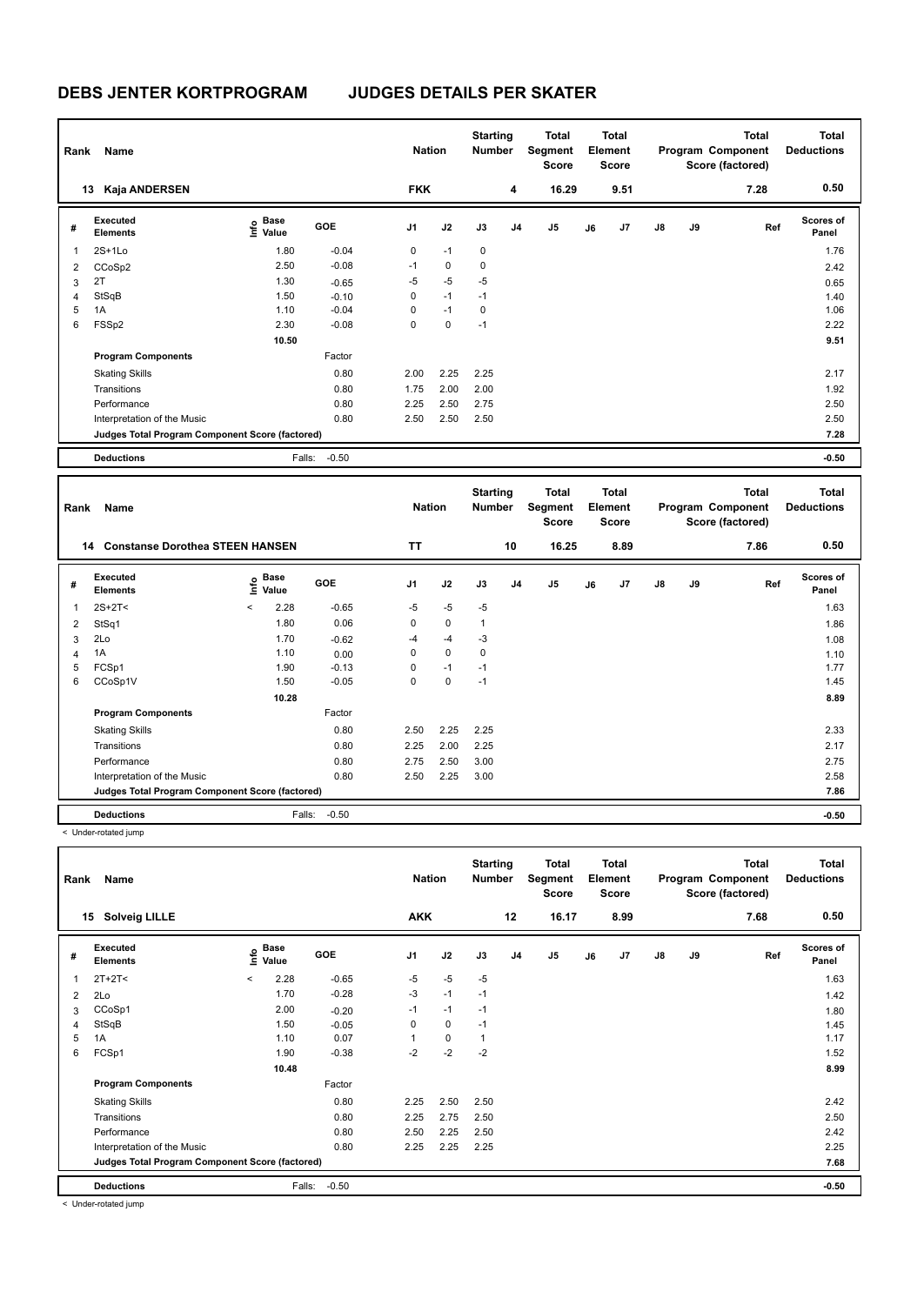| Rank | Name                                            |                                  |            | <b>Nation</b>  |             | <b>Starting</b><br><b>Number</b> |                | <b>Total</b><br>Segment<br><b>Score</b> |    | <b>Total</b><br>Element<br><b>Score</b> |               |    | <b>Total</b><br>Program Component<br>Score (factored) | <b>Total</b><br><b>Deductions</b> |
|------|-------------------------------------------------|----------------------------------|------------|----------------|-------------|----------------------------------|----------------|-----------------------------------------|----|-----------------------------------------|---------------|----|-------------------------------------------------------|-----------------------------------|
|      | <b>Maren Garnaas BERGUM</b><br>16               |                                  |            | <b>MKK</b>     |             |                                  | 22             | 16.00                                   |    | 9.52                                    |               |    | 6.98                                                  | 0.50                              |
| #    | <b>Executed</b><br><b>Elements</b>              | <b>Base</b><br>e Base<br>⊆ Value | <b>GOE</b> | J <sub>1</sub> | J2          | J3                               | J <sub>4</sub> | J <sub>5</sub>                          | J6 | J7                                      | $\mathsf{J}8$ | J9 | Ref                                                   | <b>Scores of</b><br>Panel         |
| 1    | 2Lo                                             | 1.70                             | $-0.85$    | $-5$           | $-5$        | $-5$                             |                |                                         |    |                                         |               |    |                                                       | 0.85                              |
| 2    | $2S+1T$                                         | 1.70                             | $-0.04$    | 0              | $\mathbf 0$ | $-1$                             |                |                                         |    |                                         |               |    |                                                       | 1.66                              |
| 3    | FCSpB                                           | 1.60                             | $-0.16$    | $-1$           | $-1$        | $-1$                             |                |                                         |    |                                         |               |    |                                                       | 1.44                              |
| 4    | StSq1                                           | 1.80                             | 0.00       | 0              | $\mathbf 0$ | $\mathbf 0$                      |                |                                         |    |                                         |               |    |                                                       | 1.80                              |
| 5    | 1A                                              | 1.10                             | 0.00       | 0              | $\mathbf 0$ | 0                                |                |                                         |    |                                         |               |    |                                                       | 1.10                              |
| 6    | CCoSp2                                          | 2.50                             | 0.17       | 1              | $\pmb{0}$   | 1                                |                |                                         |    |                                         |               |    |                                                       | 2.67                              |
|      |                                                 | 10.40                            |            |                |             |                                  |                |                                         |    |                                         |               |    |                                                       | 9.52                              |
|      | <b>Program Components</b>                       |                                  | Factor     |                |             |                                  |                |                                         |    |                                         |               |    |                                                       |                                   |
|      | <b>Skating Skills</b>                           |                                  | 0.80       | 2.50           | 2.50        | 2.50                             |                |                                         |    |                                         |               |    |                                                       | 2.50                              |
|      | Transitions                                     |                                  | 0.80       | 2.00           | 2.00        | 2.25                             |                |                                         |    |                                         |               |    |                                                       | 2.08                              |
|      | Performance                                     |                                  | 0.80       | 2.25           | 2.25        | 2.50                             |                |                                         |    |                                         |               |    |                                                       | 2.33                              |
|      | Interpretation of the Music                     |                                  | 0.80       | 1.75           | 1.75        | 2.00                             |                |                                         |    |                                         |               |    |                                                       | 1.83                              |
|      | Judges Total Program Component Score (factored) |                                  |            |                |             |                                  |                |                                         |    |                                         |               |    |                                                       | 6.98                              |
|      | <b>Deductions</b>                               | Falls:                           | $-0.50$    |                |             |                                  |                |                                         |    |                                         |               |    |                                                       | $-0.50$                           |

| Rank           | Name                                            |         |                                  |            | <b>Nation</b>  |             | <b>Starting</b><br><b>Number</b> |                | Total<br>Segment<br><b>Score</b> |    | <b>Total</b><br>Element<br><b>Score</b> |               |    | <b>Total</b><br>Program Component<br>Score (factored) | <b>Total</b><br><b>Deductions</b> |
|----------------|-------------------------------------------------|---------|----------------------------------|------------|----------------|-------------|----------------------------------|----------------|----------------------------------|----|-----------------------------------------|---------------|----|-------------------------------------------------------|-----------------------------------|
| 17             | <b>Eirill Eikanger FULLU</b>                    |         |                                  |            | <b>OI</b>      |             |                                  | 20             | 15.97                            |    | 9.47                                    |               |    | 7.00                                                  | 0.50                              |
| #              | Executed<br><b>Elements</b>                     |         | <b>Base</b><br>e Base<br>⊆ Value | <b>GOE</b> | J <sub>1</sub> | J2          | J3                               | J <sub>4</sub> | J <sub>5</sub>                   | J6 | J7                                      | $\mathsf{J}8$ | J9 | Ref                                                   | <b>Scores of</b><br>Panel         |
| $\mathbf{1}$   | 2Lo+2Lo<<                                       | <<      | 2.20                             | $-0.62$    | $-3$           | $-4$        | $-4$                             |                |                                  |    |                                         |               |    |                                                       | 1.58                              |
| 2              | CCoSp3                                          |         | 3.00                             | $-0.50$    | $-2$           | $-2$        | $-1$                             |                |                                  |    |                                         |               |    |                                                       | 2.50                              |
| 3              | StSqB                                           |         | 1.50                             | $-0.10$    | 0              | $-1$        | $-1$                             |                |                                  |    |                                         |               |    |                                                       | 1.40                              |
| $\overline{4}$ | 1A                                              |         | 1.10                             | 0.00       | 0              | $\mathbf 0$ | 0                                |                |                                  |    |                                         |               |    |                                                       | 1.10                              |
| 5              | 2F<                                             | $\prec$ | 1.35                             | $-0.68$    | $-5$           | $-5$        | $-5$                             |                |                                  |    |                                         |               |    |                                                       | 0.67                              |
| 6              | FSSp2                                           |         | 2.30                             | $-0.08$    | $\mathbf{1}$   | $-1$        | $-1$                             |                |                                  |    |                                         |               |    |                                                       | 2.22                              |
|                |                                                 |         | 11.45                            |            |                |             |                                  |                |                                  |    |                                         |               |    |                                                       | 9.47                              |
|                | <b>Program Components</b>                       |         |                                  | Factor     |                |             |                                  |                |                                  |    |                                         |               |    |                                                       |                                   |
|                | <b>Skating Skills</b>                           |         |                                  | 0.80       | 2.25           | 2.25        | 2.25                             |                |                                  |    |                                         |               |    |                                                       | 2.25                              |
|                | Transitions                                     |         |                                  | 0.80       | 2.00           | 2.00        | 2.00                             |                |                                  |    |                                         |               |    |                                                       | 2.00                              |
|                | Performance                                     |         |                                  | 0.80       | 2.25           | 2.50        | 2.25                             |                |                                  |    |                                         |               |    |                                                       | 2.33                              |
|                | Interpretation of the Music                     |         |                                  | 0.80       | 2.25           | 2.25        | 2.00                             |                |                                  |    |                                         |               |    |                                                       | 2.17                              |
|                | Judges Total Program Component Score (factored) |         |                                  |            |                |             |                                  |                |                                  |    |                                         |               |    |                                                       | 7.00                              |
|                | <b>Deductions</b>                               |         | Falls:                           | $-0.50$    |                |             |                                  |                |                                  |    |                                         |               |    |                                                       | $-0.50$                           |

< Under-rotated jump << Downgraded jump

**Total Deductions Total Program Component Score (factored) Total Element Score Total Segment Score Starting Rank Name Nation Number # Executed Elements Base Value GOE J1 J2 J3 J4 J5 J6 J7 J8 J9 Scores of Panel** 1 1A 1.10 0.07 0 1 1 **Ref**  المساحة المساحة المساحة المساحة المساحة المساحة المساحة المساحة المساحة المساحة المساحة المساحة المساحة المساح<br>1A 1.17 1.10 0.07 0 1 1  **18 NAIZHUO HU RKK 19 15.87 9.69 6.68 0.50** 2 2S+2T< < 2.28 -0.65 -5 -5 -5 1.63 3 CCoSp2 2.50 -0.25 -1 -1 -1 2.25 4 2Lo 1.70 -0.23 -2 -1 -1 1.47 5 StSqB 1.50 -0.20 -1 -1 -2 1.30 6 FSSp1 2.00 -0.13 0 -1 -1 1.87 **11.08 9.69 Program Components**  Skating Skills 2.25 2.25 2.00 0.80 2.17 Factor Transitions 0.80 2.00 2.00 2.00 2.00 Performance 0.80 2.25 2.25 2.00 2.17 Interpretation of the Music 0.80 2.00 2.00 2.00 2.00 **Deductions** Falls: -0.50 **-0.50 Judges Total Program Component Score (factored) 6.68**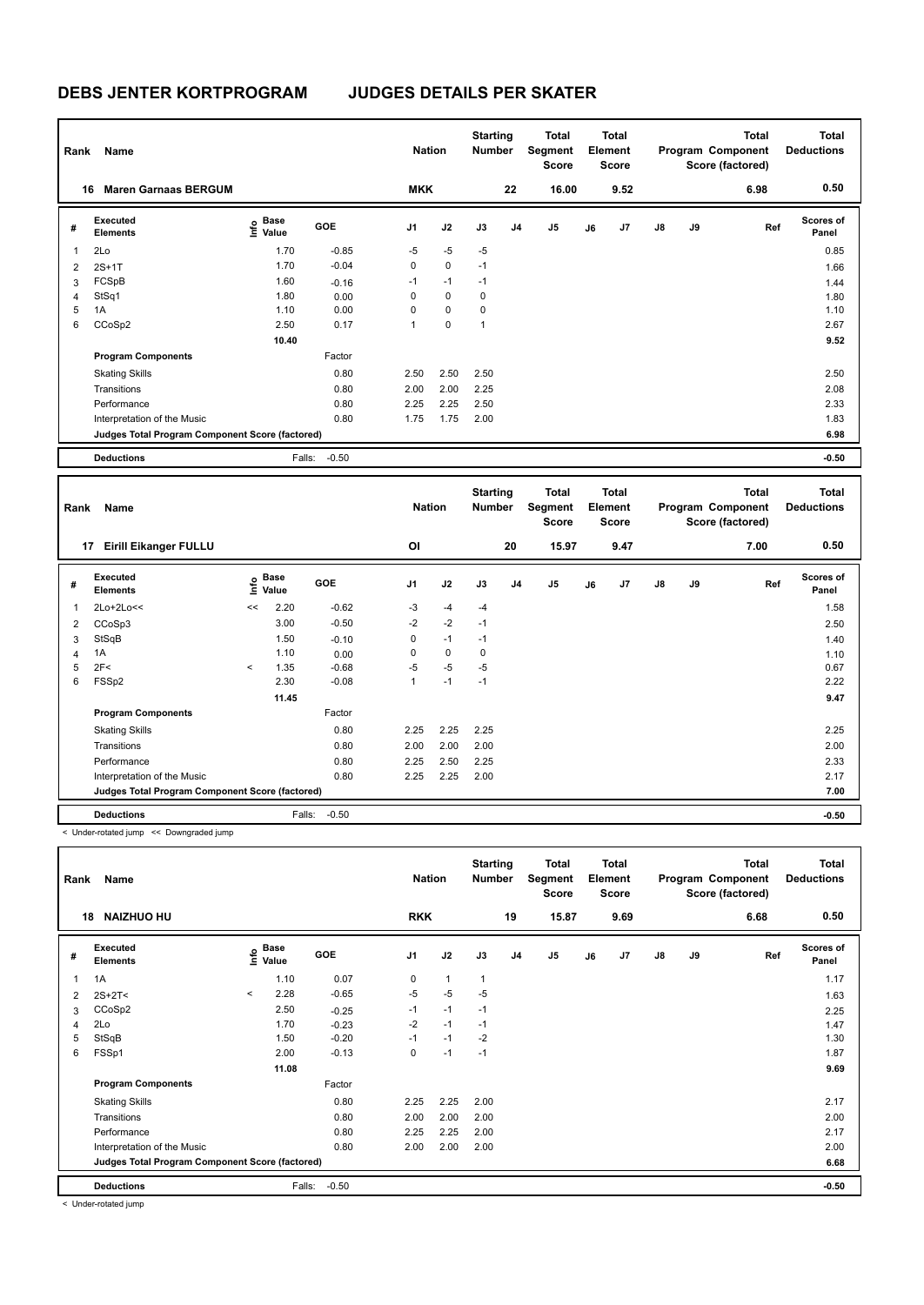| Rank           | Name                                            |                                  |            | <b>Nation</b>  |                | <b>Starting</b><br><b>Number</b> |                | Total<br>Segment<br><b>Score</b> |    | <b>Total</b><br>Element<br><b>Score</b> |               |    | Total<br>Program Component<br>Score (factored) | Total<br><b>Deductions</b> |
|----------------|-------------------------------------------------|----------------------------------|------------|----------------|----------------|----------------------------------|----------------|----------------------------------|----|-----------------------------------------|---------------|----|------------------------------------------------|----------------------------|
| 19             | <b>Charlotte VRANGSAGEN</b>                     |                                  |            | <b>KKK</b>     |                |                                  | 25             | 15.67                            |    | 9.55                                    |               |    | 7.12                                           | 1.00                       |
| #              | Executed<br><b>Elements</b>                     | <b>Base</b><br>e Base<br>⊆ Value | <b>GOE</b> | J <sub>1</sub> | J2             | J3                               | J <sub>4</sub> | J <sub>5</sub>                   | J6 | J7                                      | $\mathsf{J}8$ | J9 | Ref                                            | Scores of<br>Panel         |
| $\mathbf{1}$   | 2Lz                                             | 2.10                             | $-0.49$    | $-2$           | $-3$           | $-2$                             |                |                                  |    |                                         |               |    |                                                | 1.61                       |
| 2              | $2S+2T$                                         | 2.60                             | $-0.09$    | $-2$           | $-1$           | 1                                |                |                                  |    |                                         |               |    |                                                | 2.51                       |
| 3              | FSSpB                                           | 1.70                             | $-0.45$    | $-3$           | $-3$           | $-2$                             |                |                                  |    |                                         |               |    |                                                | 1.25                       |
| $\overline{4}$ | StSq1                                           | 1.80                             | $-0.12$    | $-1$           | $\mathbf 0$    | $-1$                             |                |                                  |    |                                         |               |    |                                                | 1.68                       |
| 5              | 1A                                              | 1.10                             | 0.15       | 0              | $\overline{2}$ | $\overline{2}$                   |                |                                  |    |                                         |               |    |                                                | 1.25                       |
| 6              | CCoSp1V                                         | 1.50                             | $-0.25$    | $-2$           | $-2$           | $-1$                             |                |                                  |    |                                         |               |    |                                                | 1.25                       |
|                |                                                 | 10.80                            |            |                |                |                                  |                |                                  |    |                                         |               |    |                                                | 9.55                       |
|                | <b>Program Components</b>                       |                                  | Factor     |                |                |                                  |                |                                  |    |                                         |               |    |                                                |                            |
|                | <b>Skating Skills</b>                           |                                  | 0.80       | 2.25           | 2.25           | 3.00                             |                |                                  |    |                                         |               |    |                                                | 2.50                       |
|                | Transitions                                     |                                  | 0.80       | 2.50           | 2.00           | 2.50                             |                |                                  |    |                                         |               |    |                                                | 2.33                       |
|                | Performance                                     |                                  | 0.80       | 2.00           | 1.75           | 2.50                             |                |                                  |    |                                         |               |    |                                                | 2.08                       |
|                | Interpretation of the Music                     |                                  | 0.80       | 1.75           | 2.00           | 2.25                             |                |                                  |    |                                         |               |    |                                                | 2.00                       |
|                | Judges Total Program Component Score (factored) |                                  |            |                |                |                                  |                |                                  |    |                                         |               |    |                                                | 7.12                       |
|                | <b>Deductions</b>                               | Time violation:                  | $-1.00$    |                |                |                                  |                |                                  |    |                                         |               |    |                                                | $-1.00$                    |

| Rank | Name                                            |                                  |            | <b>Nation</b>  |              | <b>Starting</b><br><b>Number</b> |                | Total<br>Segment<br><b>Score</b> |    | <b>Total</b><br>Element<br><b>Score</b> |               |    | <b>Total</b><br>Program Component<br>Score (factored) | Total<br><b>Deductions</b> |
|------|-------------------------------------------------|----------------------------------|------------|----------------|--------------|----------------------------------|----------------|----------------------------------|----|-----------------------------------------|---------------|----|-------------------------------------------------------|----------------------------|
|      | Kajsa Sempler OLSEN<br>20                       |                                  |            | <b>IKK</b>     |              |                                  | 27             | 15.60                            |    | 10.24                                   |               |    | 5.86                                                  | 0.50                       |
| #    | <b>Executed</b><br><b>Elements</b>              | <b>Base</b><br>e Base<br>E Value | <b>GOE</b> | J <sub>1</sub> | J2           | J3                               | J <sub>4</sub> | J5                               | J6 | J7                                      | $\mathsf{J}8$ | J9 | Ref                                                   | <b>Scores of</b><br>Panel  |
| 1    | $2F+2T$                                         | 3.10                             | $-0.18$    | $-1$           | $-1$         | $-1$                             |                |                                  |    |                                         |               |    |                                                       | 2.92                       |
| 2    | 1A                                              | 1.10                             | 0.00       | 0              | $\mathbf 0$  | 0                                |                |                                  |    |                                         |               |    |                                                       | 1.10                       |
| 3    | FCSp1                                           | 1.90                             | $-0.06$    | $-1$           | $\mathbf{1}$ | $-1$                             |                |                                  |    |                                         |               |    |                                                       | 1.84                       |
| 4    | StSqB                                           | 1.50                             | $-0.15$    | $-2$           | $\mathbf 0$  | $-1$                             |                |                                  |    |                                         |               |    |                                                       | 1.35                       |
| 5    | 2Lo                                             | 1.70                             | $-0.85$    | $-5$           | $-5$         | $-5$                             |                |                                  |    |                                         |               |    |                                                       | 0.85                       |
| 6    | CCoSp3V                                         | 2.25                             | $-0.07$    | 0              | 1            | $-2$                             |                |                                  |    |                                         |               |    |                                                       | 2.18                       |
|      |                                                 | 11.55                            |            |                |              |                                  |                |                                  |    |                                         |               |    |                                                       | 10.24                      |
|      | <b>Program Components</b>                       |                                  | Factor     |                |              |                                  |                |                                  |    |                                         |               |    |                                                       |                            |
|      | <b>Skating Skills</b>                           |                                  | 0.80       | 1.75           | 1.50         | 2.00                             |                |                                  |    |                                         |               |    |                                                       | 1.75                       |
|      | Transitions                                     |                                  | 0.80       | 1.50           | 1.50         | 2.00                             |                |                                  |    |                                         |               |    |                                                       | 1.67                       |
|      | Performance                                     |                                  | 0.80       | 2.00           | 1.75         | 2.50                             |                |                                  |    |                                         |               |    |                                                       | 2.08                       |
|      | Interpretation of the Music                     |                                  | 0.80       | 1.50           | 1.50         | 2.50                             |                |                                  |    |                                         |               |    |                                                       | 1.83                       |
|      | Judges Total Program Component Score (factored) |                                  |            |                |              |                                  |                |                                  |    |                                         |               |    |                                                       | 5.86                       |
|      | <b>Deductions</b>                               | Falls:                           | $-0.50$    |                |              |                                  |                |                                  |    |                                         |               |    |                                                       | $-0.50$                    |

| Rank | Name                                            |                             |            | <b>Nation</b>  |              | <b>Starting</b><br><b>Number</b> |                | Total<br>Segment<br><b>Score</b> |    | <b>Total</b><br>Element<br><b>Score</b> |               |           | <b>Total</b><br>Program Component<br>Score (factored) | <b>Total</b><br><b>Deductions</b> |
|------|-------------------------------------------------|-----------------------------|------------|----------------|--------------|----------------------------------|----------------|----------------------------------|----|-----------------------------------------|---------------|-----------|-------------------------------------------------------|-----------------------------------|
| 21   | <b>Linnea HUNDEIDE</b>                          |                             |            | <b>RKK</b>     |              |                                  | 17             | 15.40                            |    | 9.02                                    |               |           | 6.38                                                  | 0.00                              |
| #    | Executed<br><b>Elements</b>                     | Base<br>$\frac{e}{E}$ Value | <b>GOE</b> | J <sub>1</sub> | J2           | J3                               | J <sub>4</sub> | J <sub>5</sub>                   | J6 | J7                                      | $\mathsf{J}8$ | <b>J9</b> | Ref                                                   | <b>Scores of</b><br>Panel         |
| 1    | 1A                                              | 1.10                        | 0.18       | 2              | $\mathbf{1}$ | $\overline{2}$                   |                |                                  |    |                                         |               |           |                                                       | 1.28                              |
| 2    | $2S+1T$                                         | 1.70                        | $-0.26$    | $-2$           | $-2$         | $-2$                             |                |                                  |    |                                         |               |           |                                                       | 1.44                              |
| 3    | CCoSp1V                                         | 1.50                        | $-0.30$    | $-2$           | $-2$         | $-2$                             |                |                                  |    |                                         |               |           |                                                       | 1.20                              |
| 4    | 2Lo                                             | 1.70                        | $-0.17$    | $-1$           | $-1$         | $-1$                             |                |                                  |    |                                         |               |           |                                                       | 1.53                              |
| 5    | FSSp2                                           | 2.30                        | $-0.23$    | 0              | $-1$         | $-2$                             |                |                                  |    |                                         |               |           |                                                       | 2.07                              |
| 6    | StSqB                                           | 1.50                        | 0.00       | 0              | $-1$         | $\mathbf{1}$                     |                |                                  |    |                                         |               |           |                                                       | 1.50                              |
|      |                                                 | 9.80                        |            |                |              |                                  |                |                                  |    |                                         |               |           |                                                       | 9.02                              |
|      | <b>Program Components</b>                       |                             | Factor     |                |              |                                  |                |                                  |    |                                         |               |           |                                                       |                                   |
|      | <b>Skating Skills</b>                           |                             | 0.80       | 2.00           | 1.75         | 2.50                             |                |                                  |    |                                         |               |           |                                                       | 2.08                              |
|      | Transitions                                     |                             | 0.80       | 1.75           | 1.50         | 2.25                             |                |                                  |    |                                         |               |           |                                                       | 1.83                              |
|      | Performance                                     |                             | 0.80       | 2.00           | 1.75         | 2.50                             |                |                                  |    |                                         |               |           |                                                       | 2.08                              |
|      | Interpretation of the Music                     |                             | 0.80       | 1.75           | 1.75         | 2.50                             |                |                                  |    |                                         |               |           |                                                       | 2.00                              |
|      | Judges Total Program Component Score (factored) |                             |            |                |              |                                  |                |                                  |    |                                         |               |           |                                                       | 6.38                              |
|      | <b>Deductions</b>                               |                             |            |                |              |                                  |                |                                  |    |                                         |               |           |                                                       | 0.00                              |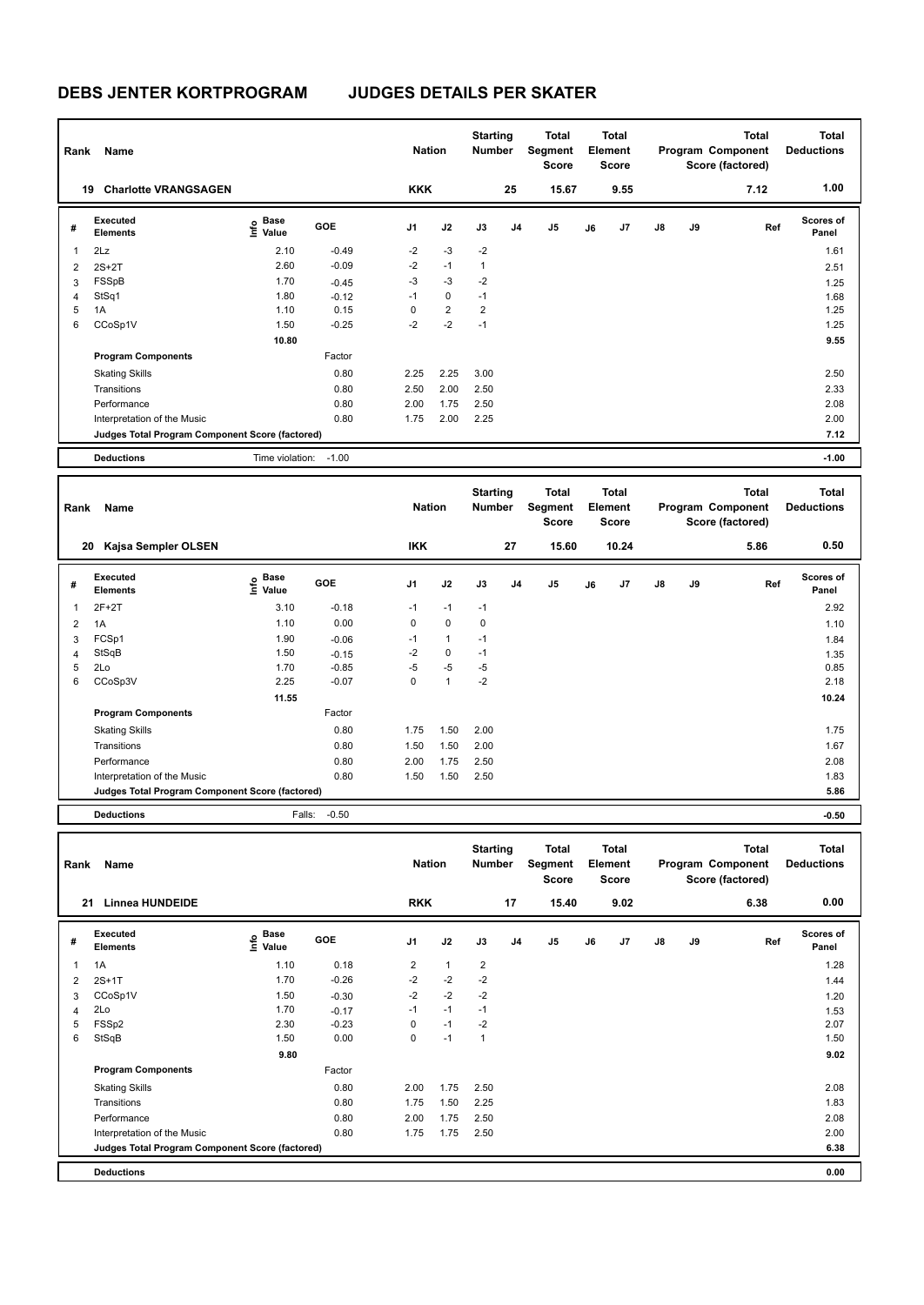| Rank | Name                                            |                                    |         | <b>Nation</b>  |             | <b>Starting</b><br><b>Number</b> |                | <b>Total</b><br>Segment<br><b>Score</b> |    | Total<br>Element<br><b>Score</b> |               |    | <b>Total</b><br>Program Component<br>Score (factored) | <b>Total</b><br><b>Deductions</b> |
|------|-------------------------------------------------|------------------------------------|---------|----------------|-------------|----------------------------------|----------------|-----------------------------------------|----|----------------------------------|---------------|----|-------------------------------------------------------|-----------------------------------|
| 22   | <b>Linnea Marie JØRGENSEN</b>                   |                                    |         | <b>SSK</b>     |             |                                  | 6              | 15.38                                   |    | 9.34                             |               |    | 6.54                                                  | 0.50                              |
| #    | Executed<br><b>Elements</b>                     | <b>Base</b><br>$\frac{6}{5}$ Value | GOE     | J <sub>1</sub> | J2          | J3                               | J <sub>4</sub> | J <sub>5</sub>                          | J6 | J7                               | $\mathsf{J}8$ | J9 | Ref                                                   | <b>Scores of</b><br>Panel         |
|      | 2F                                              | 1.80                               | $-0.18$ | $-1$           | $-1$        | $-1$                             |                |                                         |    |                                  |               |    |                                                       | 1.62                              |
| 2    | CCoSp2                                          | 2.50                               | $-0.08$ | 0              | 0           | $-1$                             |                |                                         |    |                                  |               |    |                                                       | 2.42                              |
| 3    | $2S+1Lo$                                        | 1.80                               | $-0.65$ | -5             | $-5$        | $-5$                             |                |                                         |    |                                  |               |    |                                                       | 1.15                              |
| 4    | StSqB                                           | 1.50                               | $-0.10$ | 0              | $-1$        | $-1$                             |                |                                         |    |                                  |               |    |                                                       | 1.40                              |
| 5    | 1A                                              | 1.10                               | 0.00    | 0              | $\mathbf 0$ | 0                                |                |                                         |    |                                  |               |    |                                                       | 1.10                              |
| 6    | FCSp1                                           | 1.90                               | $-0.25$ | $-1$           | $-2$        | $-1$                             |                |                                         |    |                                  |               |    |                                                       | 1.65                              |
|      |                                                 | 10.60                              |         |                |             |                                  |                |                                         |    |                                  |               |    |                                                       | 9.34                              |
|      | <b>Program Components</b>                       |                                    | Factor  |                |             |                                  |                |                                         |    |                                  |               |    |                                                       |                                   |
|      | <b>Skating Skills</b>                           |                                    | 0.80    | 1.75           | 1.75        | 2.00                             |                |                                         |    |                                  |               |    |                                                       | 1.83                              |
|      | Transitions                                     |                                    | 0.80    | 1.75           | 2.00        | 2.00                             |                |                                         |    |                                  |               |    |                                                       | 1.92                              |
|      | Performance                                     |                                    | 0.80    | 2.00           | 2.00        | 2.50                             |                |                                         |    |                                  |               |    |                                                       | 2.17                              |
|      | Interpretation of the Music                     |                                    | 0.80    | 2.00           | 2.25        | 2.50                             |                |                                         |    |                                  |               |    |                                                       | 2.25                              |
|      | Judges Total Program Component Score (factored) |                                    |         |                |             |                                  |                |                                         |    |                                  |               |    |                                                       | 6.54                              |
|      | <b>Deductions</b>                               | Falls:                             | $-0.50$ |                |             |                                  |                |                                         |    |                                  |               |    |                                                       | $-0.50$                           |

|                          | Rank<br>Name<br><b>Susanne Thorstensen ENEHAUG</b><br>23 |                          |                           |            | <b>Nation</b>  |             | <b>Starting</b><br><b>Number</b> |                | <b>Total</b><br>Segment<br><b>Score</b> |    | <b>Total</b><br>Element<br><b>Score</b> |               |    | <b>Total</b><br>Program Component<br>Score (factored) | <b>Total</b><br><b>Deductions</b> |
|--------------------------|----------------------------------------------------------|--------------------------|---------------------------|------------|----------------|-------------|----------------------------------|----------------|-----------------------------------------|----|-----------------------------------------|---------------|----|-------------------------------------------------------|-----------------------------------|
|                          |                                                          |                          |                           |            | <b>BKK</b>     |             |                                  | 8              | 14.73                                   |    | 8.31                                    |               |    | 6.92                                                  | 0.50                              |
| #                        | Executed<br><b>Elements</b>                              |                          | Base<br>e Base<br>⊆ Value | <b>GOE</b> | J <sub>1</sub> | J2          | J3                               | J <sub>4</sub> | J <sub>5</sub>                          | J6 | J <sub>7</sub>                          | $\mathsf{J}8$ | J9 | Ref                                                   | <b>Scores of</b><br>Panel         |
| $\overline{\phantom{a}}$ | 1A                                                       |                          | 1.10                      | 0.00       | 0              | $\mathbf 0$ | $\mathbf 0$                      |                |                                         |    |                                         |               |    |                                                       | 1.10                              |
| 2                        | $1Lo+2Lo<<$                                              | <<                       | 1.00                      | $-0.25$    | $-5$           | $-5$        | $-5$                             |                |                                         |    |                                         |               |    |                                                       | 0.75                              |
| 3                        | 2S<                                                      | $\overline{\phantom{a}}$ | 0.98                      | $-0.17$    | $-2$           | $-1$        | $-2$                             |                |                                         |    |                                         |               |    |                                                       | 0.81                              |
| $\overline{4}$           | FSSp1                                                    |                          | 2.00                      | $-0.20$    | $-1$           | $\mathbf 0$ | $-2$                             |                |                                         |    |                                         |               |    |                                                       | 1.80                              |
| 5                        | StSq1                                                    |                          | 1.80                      | $-0.12$    | 0              | $-2$        | $\mathbf 0$                      |                |                                         |    |                                         |               |    |                                                       | 1.68                              |
| 6                        | CCoSp2                                                   |                          | 2.50                      | $-0.33$    | $-2$           | $-1$        | $-1$                             |                |                                         |    |                                         |               |    |                                                       | 2.17                              |
|                          |                                                          |                          | 9.38                      |            |                |             |                                  |                |                                         |    |                                         |               |    |                                                       | 8.31                              |
|                          | <b>Program Components</b>                                |                          |                           | Factor     |                |             |                                  |                |                                         |    |                                         |               |    |                                                       |                                   |
|                          | <b>Skating Skills</b>                                    |                          |                           | 0.80       | 2.00           | 2.00        | 2.25                             |                |                                         |    |                                         |               |    |                                                       | 2.08                              |
|                          | Transitions                                              |                          |                           | 0.80       | 1.75           | 2.00        | 2.25                             |                |                                         |    |                                         |               |    |                                                       | 2.00                              |
|                          | Performance                                              |                          |                           | 0.80       | 2.25           | 2.25        | 2.50                             |                |                                         |    |                                         |               |    |                                                       | 2.33                              |
|                          | Interpretation of the Music                              |                          |                           | 0.80       | 2.00           | 2.25        | 2.50                             |                |                                         |    |                                         |               |    |                                                       | 2.25                              |
|                          | Judges Total Program Component Score (factored)          |                          |                           |            |                |             |                                  |                |                                         |    |                                         |               |    |                                                       | 6.92                              |
|                          | <b>Deductions</b>                                        |                          | Falls:                    | $-0.50$    |                |             |                                  |                |                                         |    |                                         |               |    |                                                       | $-0.50$                           |

< Under-rotated jump << Downgraded jump

|                | Name<br>Rank<br>24 Ida OS                       |         |                                  |            | <b>Nation</b>  |             | <b>Starting</b><br><b>Number</b> |                | Total<br>Segment<br><b>Score</b> |    | Total<br>Element<br><b>Score</b> |               |    | <b>Total</b><br>Program Component<br>Score (factored) | Total<br><b>Deductions</b> |
|----------------|-------------------------------------------------|---------|----------------------------------|------------|----------------|-------------|----------------------------------|----------------|----------------------------------|----|----------------------------------|---------------|----|-------------------------------------------------------|----------------------------|
|                |                                                 |         |                                  |            | <b>SKK</b>     |             |                                  | 5              | 14.22                            |    | 7.90                             |               |    | 6.32                                                  | 0.00                       |
| #              | Executed<br><b>Elements</b>                     |         | <b>Base</b><br>e Base<br>E Value | <b>GOE</b> | J <sub>1</sub> | J2          | J3                               | J <sub>4</sub> | J5                               | J6 | J7                               | $\mathsf{J}8$ | J9 | Ref                                                   | <b>Scores of</b><br>Panel  |
| 1              | 1A                                              |         | 1.10                             | 0.04       | 0              | $\mathbf 0$ | $\mathbf{1}$                     |                |                                  |    |                                  |               |    |                                                       | 1.14                       |
| $\overline{2}$ | $2Lo<+1Lo$                                      | $\prec$ | 1.78                             | $-0.42$    | $-3$           | $-4$        | $-3$                             |                |                                  |    |                                  |               |    |                                                       | 1.36                       |
| 3              | FCSp1                                           |         | 1.90                             | $-0.13$    | $-1$           | $-1$        | 0                                |                |                                  |    |                                  |               |    |                                                       | 1.77                       |
| $\overline{4}$ | StSqB                                           |         | 1.50                             | $-0.10$    | 0              | $-1$        | $-1$                             |                |                                  |    |                                  |               |    |                                                       | 1.40                       |
| 5              | 2S                                              |         | 1.30                             | $-0.22$    | $-2$           | $-2$        | $-1$                             |                |                                  |    |                                  |               |    |                                                       | 1.08                       |
| 6              | CCoSpBV                                         |         | 1.28                             | $-0.13$    | $-1$           | $-1$        | $-1$                             |                |                                  |    |                                  |               |    |                                                       | 1.15                       |
|                |                                                 |         | 8.86                             |            |                |             |                                  |                |                                  |    |                                  |               |    |                                                       | 7.90                       |
|                | <b>Program Components</b>                       |         |                                  | Factor     |                |             |                                  |                |                                  |    |                                  |               |    |                                                       |                            |
|                | <b>Skating Skills</b>                           |         |                                  | 0.80       | 2.00           | 2.00        | 2.25                             |                |                                  |    |                                  |               |    |                                                       | 2.08                       |
|                | Transitions                                     |         |                                  | 0.80       | 1.75           | 2.00        | 2.00                             |                |                                  |    |                                  |               |    |                                                       | 1.92                       |
|                | Performance                                     |         |                                  | 0.80       | 2.00           | 2.25        | 2.00                             |                |                                  |    |                                  |               |    |                                                       | 2.08                       |
|                | Interpretation of the Music                     |         |                                  | 0.80       | 1.75           | 2.00        | 1.75                             |                |                                  |    |                                  |               |    |                                                       | 1.83                       |
|                | Judges Total Program Component Score (factored) |         |                                  |            |                |             |                                  |                |                                  |    |                                  |               |    |                                                       | 6.32                       |
|                | <b>Deductions</b>                               |         |                                  |            |                |             |                                  |                |                                  |    |                                  |               |    |                                                       | 0.00                       |